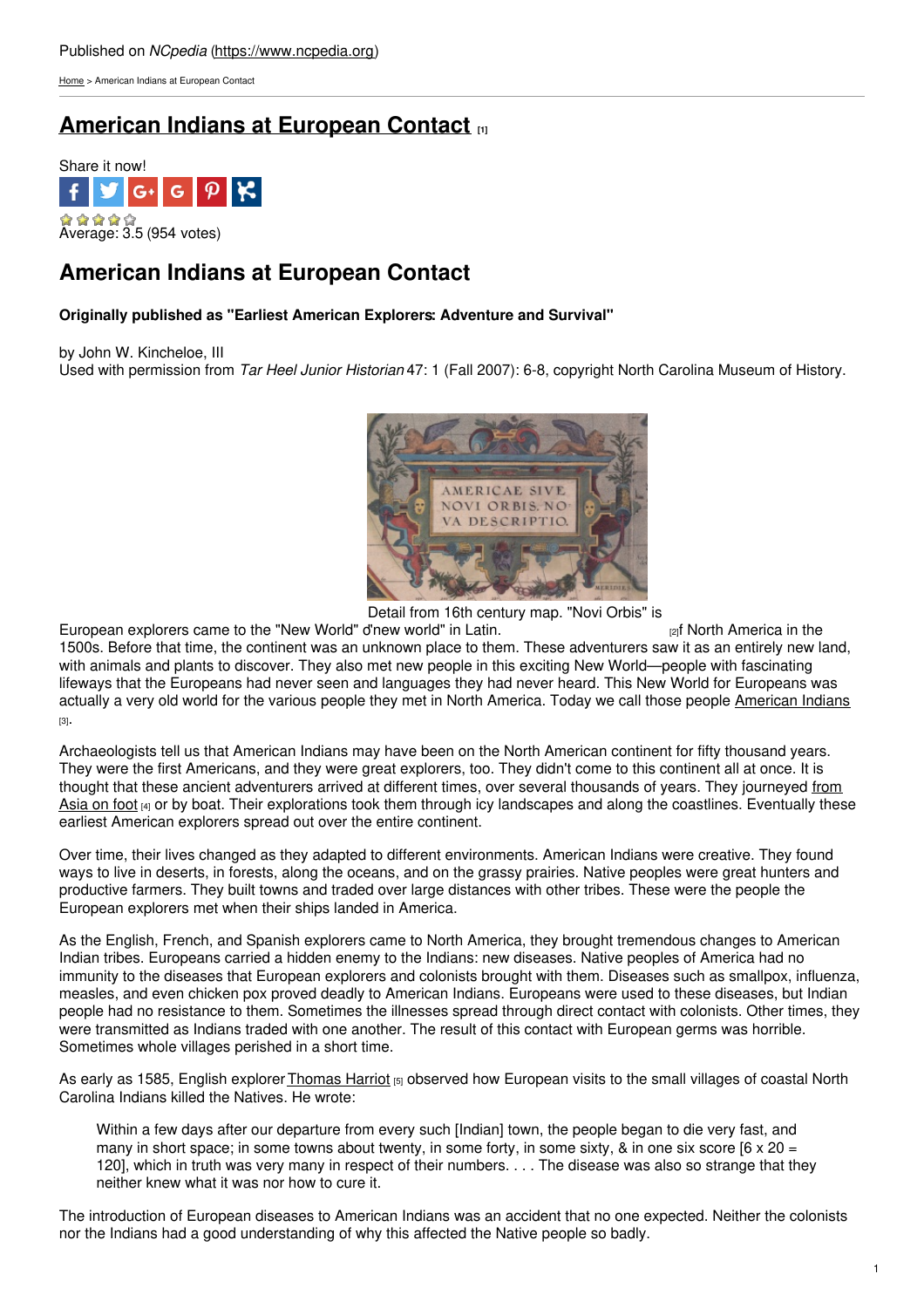The great impact of disease on the Native population of America is an important part of the story of European exploration. Experts believe that as much as 90 percent of the American Indian population may have died from illnesses introduced to America by Europeans. This means that only one in ten Natives survived this hidden enemy. Their descendants are the 2.5 million Indians who live in the United States today.



"On a trading [expedition"](http://www.loc.gov/pictures/item/2006676509/)  $\frac{1}{6}$ New trade goods represented another big change that European explorers and colonists brought to American Indians. Soon after meeting their European visitors, Indians became very interested in things that the colonists could provide. In a short time, the Indians began using these new materials and products in their everyday lives. Native hunters were eager to trade prepared deer hides and other pelts for lengths of colored cloth. Metal tools such as axes, hoes, and knives became valuable new resources. Soon American Indian men put aside their bows and arrows for European firearms, powder, and lead shot. Trade items like metal pots often were cut up and remade into new tools or weapons. The desire to get European goods changed ancient trading patterns. The tradition of simple hunting for food began to become less important than getting animal hides to trade. Soon American Indians depended on European items for daily needs. Colonial traders also brought rum, and this drink caused many problems for some tribes. New trade goods brought from across the Atlantic Ocean changed American Indian lives forever.

A third big change connected to this new trade was slavery. European settlers needed workers to help build houses and clear fields. They soon realized that they could offer trade goods like tools and weapons to certain American Indian tribes that would bring them other Indians captured in tribal wars. These captured Indians were enslaved and "purchased" by European settlers. You might think that Africans brought to America were the only enslaved people. It is surprising to learn that before 1700 in the Carolinas, one-fourth of all enslaved people were American Indian men, women, and children. Before 1700 the port city of [Charleston](https://www.nps.gov/nr/travel/charleston/osm.htm)  $\overline{p}$  shipped out many enslaved Native people to work in the Caribbean or to be sold in northern cities like Boston. Slavery led to warfare among tribes and to much hardship. Many tribes had to move to escape the slave trade, which destroyed some tribes completely. In time, the practice of enslaving Native peoples ended. However, it had greatly affected American Indians of the South and the Southwest.

Many big changes happened to the first Americans soon after Europeans met them. But Indian people survived diseases, huge shifts in their cultures, and even the destructive slave trade. North Carolina recognizes eight proud and enduring [tribes](https://ncpedia.org/tribes) [8] today: the Eastern Band of [Cherokee](https://ncpedia.org/cherokee/modernday)<sup>[9]</sup>, [Lumbee](https://ncpedia.org/lumbee) [10], Haliwa-Saponi, Sappony, Occaneechi Band of the Saponi Nation, Waccamaw-Siouan, Meherrin, and Coharie. They are now greatly outnumbered by the descendants of the European colonists, but their strong presence honors their distant ancestors—those earliest of American explorers.

### **Educator Resources:**

Grade 8: America's Indian Removal Policies:Tales and Trails of Betrayal. North Carolina Civic Education Consortium. <http://civics.sites.unc.edu/files/2012/04/IndianRemoval.pdf> [11]

### **References and additional resources:**

Archaeological Institute of America. 2010. Introduction to archaeology. <http://www.archaeological.org/education/archaeology> [12]

Excavating Occaneechi Town: An archaeology primer. LEARN [NC.http://www.learnnc.org/lp/editions/occaneechi](http://www.learnnc.org/lp/editions/occaneechi-archaeology-primer/?ref=search)archaeology-primer/?ref=search [13]

Intrigue of the past: North Carolina's first peoples. Teacher's activity guide[.http://www.rla.unc.edu/lessons/Menu/title.htm](http://www.rla.unc.edu/lessons/Menu/title.htm) [14]

National Archives (United Kingdom). What was early contact like between Europeans and Natives? <http://www.nationalarchives.gov.uk/education/lesson37.htm> [15]

National Park Service. Archeology for kids. <https://www.nps.gov/history/archeology/public/kids/index.htm> [16]

NC Office of State Archaeology. Online reports and summaries. <http://www.archaeology.ncdcr.gov/ncarch/articles/articles.htm> [17]

UNC-Chapel Hill. Picturing the New World: The hand-colored De Bry engravings of 1590[.http://www.lib.unc.edu/dc/debry/](http://www.lib.unc.edu/dc/debry/)  $[18]$